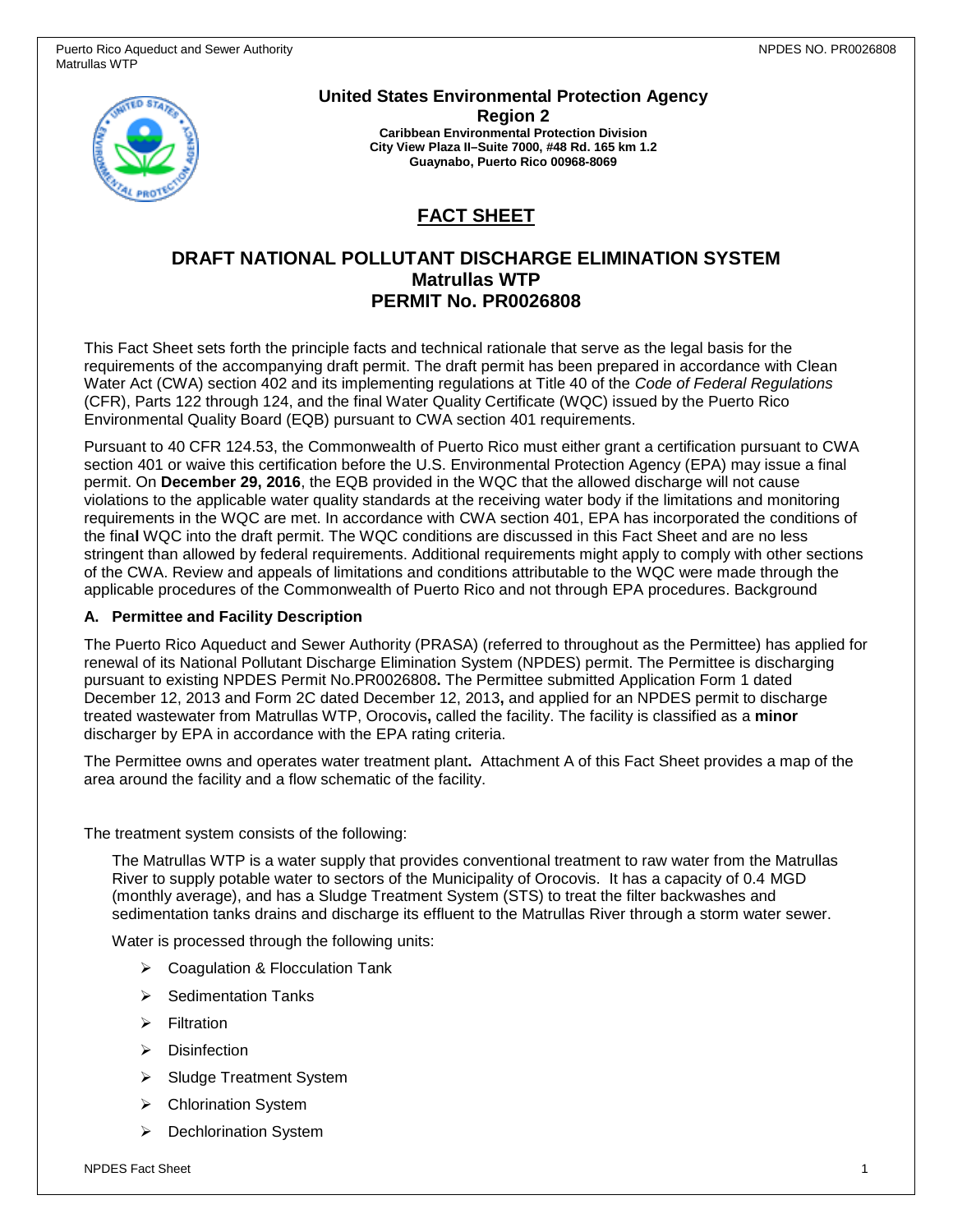Sludge is thickened, dewatered and disposed in a landfill.

#### **Summary of Permittee and Facility Information**

| <b>Permittee</b>                   | Puerto Rico Aqueduct and Sewer Authority (PRASA)                                                                              |  |  |  |  |
|------------------------------------|-------------------------------------------------------------------------------------------------------------------------------|--|--|--|--|
| Facility contact, title, phone     | Mrs. Irma Lopez, Executive Director<br><b>Compliance and Quality Control</b><br>(787) 620-2277                                |  |  |  |  |
| <b>Permittee (mailing) address</b> | Puerto Rico Aqueduct and Sewer Authority<br>P.O. Box 7066<br><b>Barrio Obrero Station</b><br>Santurce, Puerto Rico 00916-7066 |  |  |  |  |
| <b>Facility (location) address</b> | State Road PR 143, Km 33.8, Bauta Abajo Ward, Orocovis, PR 00720                                                              |  |  |  |  |
| <b>Type of facility</b>            | Water supply                                                                                                                  |  |  |  |  |
| <b>Pretreatment program</b>        | N/A                                                                                                                           |  |  |  |  |
| Facility monthly average flow      | .056 million gallons per day (mgd)                                                                                            |  |  |  |  |
| <b>Facility design flow</b>        | .056 MGD                                                                                                                      |  |  |  |  |
| <b>Facility classification</b>     | Minor                                                                                                                         |  |  |  |  |

#### **B. Discharge Points and Receiving Water Information**

Wastewater is discharged from Outfall 001 through a stormwater sewer to the Matrullas River, a water of the United States, and a tributary to Toro Negro River in Rio Grande de Manati watershed.

The draft permit authorizes the discharge from the following discharge point(s):

| Outfall | <b>Effluent description</b>                              | <b>Outfall latitude</b> | <b>Outfall longitude</b> | Receiving water name and<br>classification |
|---------|----------------------------------------------------------|-------------------------|--------------------------|--------------------------------------------|
| 001     | filters backwasher and<br>sedimentation tanks<br>drains. | 18°, 10', 50.3" N       | 69°, 29', 08.5" W        | Matrullas River, SD                        |

As indicated in the Puerto Rico Water Quality Standards (PRWQS) Regulations, the designated uses for Class SD receiving waters include:

- $\triangleright$  Use as a raw source of public water supply; and
- $\triangleright$  Propagation and preservation of desirable species, including threatened or endangered species.

CWA section 303(d) requires the Commonwealth of Puerto Rico to develop a list of impaired waters, establish priority rankings for waters on the list, and develop TMDLs for those waters. The receiving water **has** been determined to have water quality impairments for one or more of the designated uses as determined by section 303(d) of the CWA. Total maximum daily loads (TMDLs) have been developed and approved by EPA for the following parameters: Fecal Coliforms.

#### **C. Mixing Zone/Dilution Allowance –N/A**

#### **D. Compliance Orders/Consent Decrees**

The Permittee has a Consent Decree with the Agency **(civil action no 3:15-CV-02283(JAG))** in which the facility is included. This consent decree does not affect this permit action.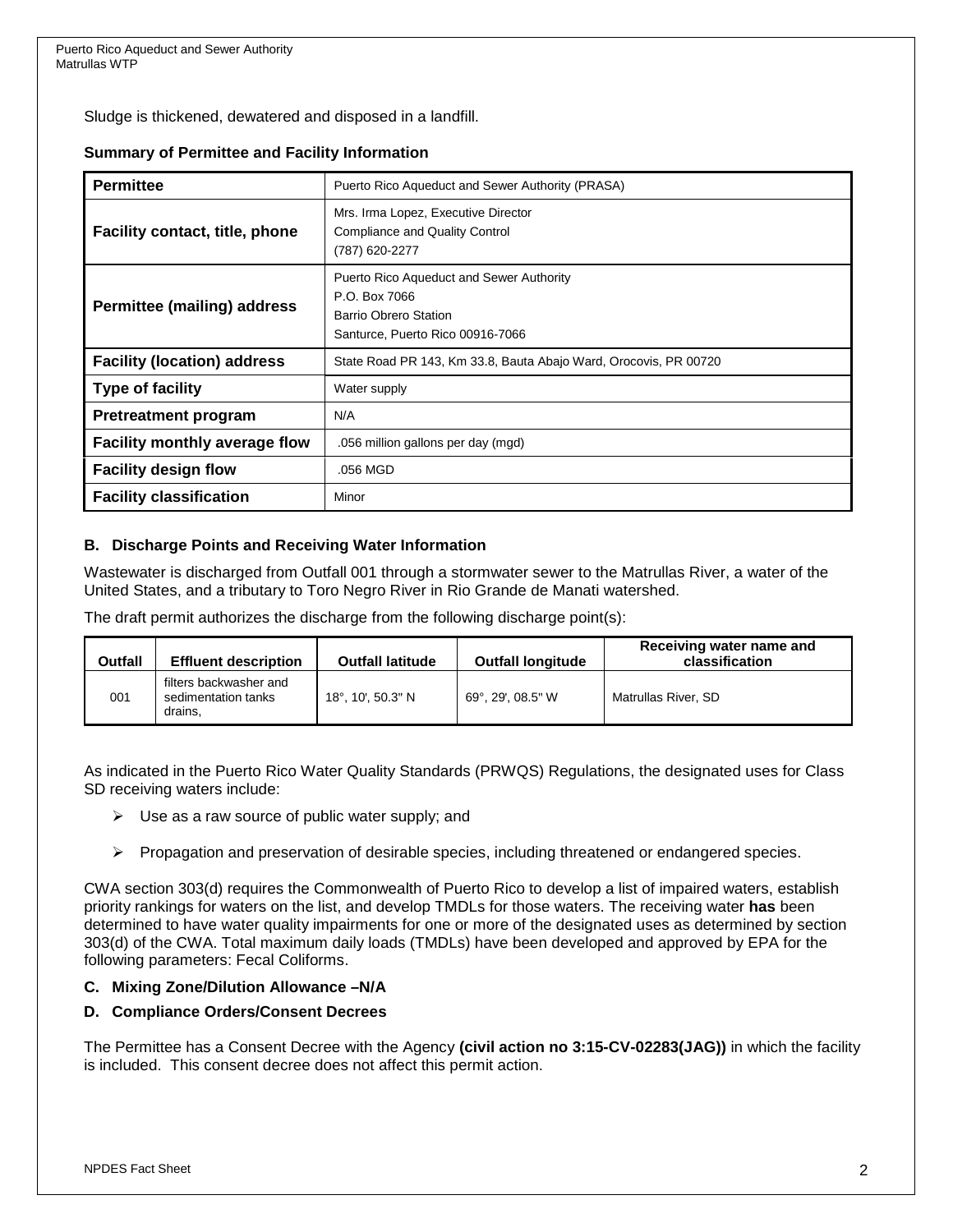### **E. Summary of Basis for Effluent Limitations and Permit Conditions - General**

The effluent limitations and permit conditions in the permit have been developed to ensure compliance with the following, as applicable:

- ▶ Clean Water Act section 401 certification requirements;
- NPDES regulations (40 CFR Part 122); and
- $\triangleright$  PRWQS (August, 2016).

# **PART I. RATIONALE FOR EFFLUENT LIMITATIONS AND MONITORING REQUIREMENTS**

CWA section 301(b) and 40 CFR 122.44(d) require that permits include limitations more stringent than applicable technology-based requirements where necessary to achieve applicable water quality standards. In addition, 40 CFR 122.44(d)(1)(i) requires that permits include effluent limitations for all pollutants that are or may be discharged at levels that cause, have the reasonable potential to cause, or contribute to an exceedance of a water quality criterion, including a narrative criterion. The process for determining reasonable potential and calculating water quality-based effluent limits (WQBELs) is intended to protect the designated uses of the receiving water, and achieve applicable water quality criteria. Where reasonable potential has been established for a pollutant, but there is no numeric criterion for the pollutant, WQBELs must be established using (1) EPA criteria guidance under CWA section 304(a), supplemented where necessary by other relevant information; (2) an indicator parameter for the pollutant of concern; or (3) a calculated numeric water quality criterion, such as a proposed state criterion or policy interpreting the state's narrative criterion, supplemented with other relevant information, as provided in 40 CFR 122.44(d)(1)(vi).

The effluent limitations and permit conditions in the permit have been developed to ensure compliance with all federal and state regulations, including PRWQS. The basis for each limitation or condition is discussed below.

#### **A. Effluent Limitations**

The permit establishes Water Quality Based Effluent Limitations **(**WQBELs) for several pollutants and the basis for these limitations are discussed below**.** 

- 1. **Flow:** An effluent limitation for flow has been established in the permit. Monitoring conditions are applied pursuant to 40 CFR 122.21(j)(4)(ii) and the EQB's Water Quality Certificate (WQC).
- 2. **5-Day Biochemical Oxygen Demand (BOD5):** The effluent limitation for BOD5 is based on the water quality criterion for all waters in Puerto Rico as specified in Rule 1303.1.F of PRWQS, and the WQC
- 3. **pH:** The effluent limitation for pH is based on technology-based secondary treatment standards for POTWs specified in 40 CFR 133.102(c).
- 4. **Temperature:** The effluent limitation for temperature is based on the water quality criterion for Class **SD** waters as specified in Rule 1303.2.D.2.a of the PRWQS, and the WQC.
- 5. **Dissolved Oxygen (DO):** The effluent limitation is based on the water quality criterion for Class **SD** waters as specified in Rule 1303.2.D.2.d of PRWQS, and the WQC.
- 6. **Color:** The effluent limitation is based on the water quality criterion for **Class SD** waters as specified in Rule 1303.2.D.2.d of PRWQS, and the WQC.
- 7. **Total Residual Chlorine (TRC):** The effluent limitation is based on the water quality standards as specified in Rule 1303.1.I.1 of PRWQS, and the WQC.
- 8. **Total Ammonia Nitrogen:** Ammonia has been detected in quantities above the water quality criterion of 1.000 mg/L for Class **SD** waters as specified in Rule 1303.2 D.2.m of PRWQS, and the WQC
- 9. **Turbidity:** The effluent limitation is based on the water quality criterion for **Class SD** waters as specified in Rule 1303.2.D.2.e of PRWQS, and the WQC.
- 10. **Taste and Odor Producing Substances**: The effluent limitation is based on the water quality criterion for **Class SD** waters as specified in Rule 1303.2.D.2.g of PRWQS, and the WQC.
- 11. **Sulfates:** The effluent limitation is based on the water quality criterion for **Class SD** waters as specified in Rule 1303.2.D.2.j of PRWQS, and the WQC.
- 12. **Suspended, Colloidal or Settleable Solids**: The effluent limitation is based on the water quality standards as specified in Rule 1303.1.E of PRWQS, and the WQC.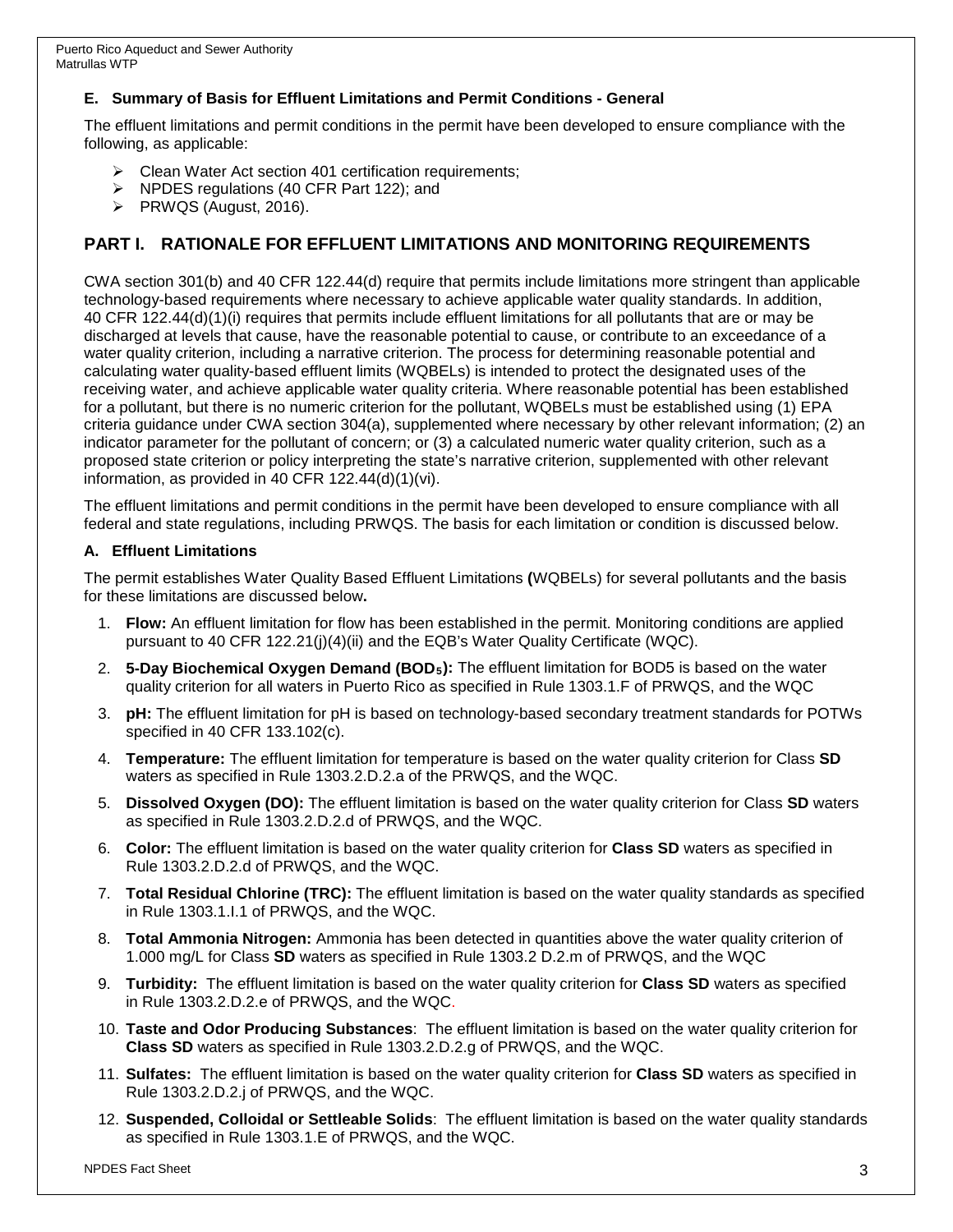13. **Solids and Other Matters**: The effluent limitation is based on the water quality standards as specified in Rule 1303.1.A of PRWQS, and the WQC.

14. **Copper**: The effluent limitation is based on the water quality standards as specified in Rule 1303.1.I.1 of PRWQS, and the WQC.

#### **B. Effluent Limitations Summary Table**

#### **1. Outfall Number 001**

| Parameter                                            | <b>Units</b>       | <b>Effluent limitations</b> |                                        |                        |                     |              |  |
|------------------------------------------------------|--------------------|-----------------------------|----------------------------------------|------------------------|---------------------|--------------|--|
|                                                      |                    | <b>Averaging period</b>     | <b>Highest Reported</b><br>Value $(1)$ | <b>Existing limits</b> | <b>Final limits</b> | <b>Basis</b> |  |
| BOD <sub>5</sub>                                     | mg/L               | Quarterly                   | 6.1                                    | 5                      | $5(*)$              | <b>WQBEL</b> |  |
| Color                                                | <b>Pt-Co Units</b> | Quarterly                   | 5                                      | 15                     | 15                  | <b>WQBEL</b> |  |
| <b>Copper</b>                                        | $\mu$ g/L          | <b>Monthly</b>              | 7.86                                   | 7.0 $(*)$              | 7.0 $(*)$           | <b>WQBEL</b> |  |
| <b>Dissolved Oxygen</b>                              | mg/L               | <b>Daily Minimum</b>        | 8.22                                   | No less than 5.0       | No less than 5.0    | <b>WQBEL</b> |  |
| <b>Flow</b>                                          | m3/day/ MGD        | Daily maximum               | .055                                   | .056                   | 212.0 / .056        | <b>WOBEL</b> |  |
| рH                                                   | SU                 | Daily min/max               | 8.3                                    | Between 6 & 9          | Between 6 & 9       | <b>WOBEL</b> |  |
| <b>Residual Chlorine</b>                             | $\mu$ g/L          | <b>Daily</b>                | $.12$ (mg/l)                           | $.5 \ (mg/l)$          | $11 \mu g/L$        | <b>WQBEL</b> |  |
| <b>Solids and Other Matter</b>                       |                    | -----                       |                                        | ---------              | --------            | <b>WOBEL</b> |  |
| <b>Sulfate</b>                                       | mg/l               | Daily maximum               | $\overline{\phantom{a}}$               | ----                   | $\alpha$            | <b>WQBEL</b> |  |
| Suspended, Colloidal or<br><b>Setteable Solids</b>   |                    | -------                     | 15                                     | -------                | ----------          | <b>WQBEL</b> |  |
| <b>Taste and Odor Producing</b><br><b>Substances</b> |                    | $- - - - - -$               | $- - - - -$                            | ------                 | -------             | <b>WQBEL</b> |  |
| Temperature                                          | $^{\circ}C$        | <b>Daily</b>                | 24.9                                   | 32.2 °C max            | 32.2 °C max         | <b>WQBEL</b> |  |
| <b>Total Ammonia Nitrogen</b>                        | $\mu$ g/L          | <b>Monthly</b>              | .743                                   | ---------              | $- - - - -$         | <b>WQBEL</b> |  |
| <b>Turbidity</b>                                     | <b>NTU</b>         | Quarterly                   | 9                                      | 50                     | 50                  | <b>WQBEL</b> |  |

#### **Footnotes and Abbreviations**

Note: Dashes (--) indicate there are no effluent data, no limitations, or no monitoring requirements for this parameter. (1) Wastewater data from DMRs dated October 1, 2006 to September 30, 2011 and July 2, 2011 application.

#### **2. Outfall 001 Narrative Limitations**

**a.** The water of Puerto Rico shall be substantially free from floating non-petroleum oils and greases as well as petroleum derived oils and greases.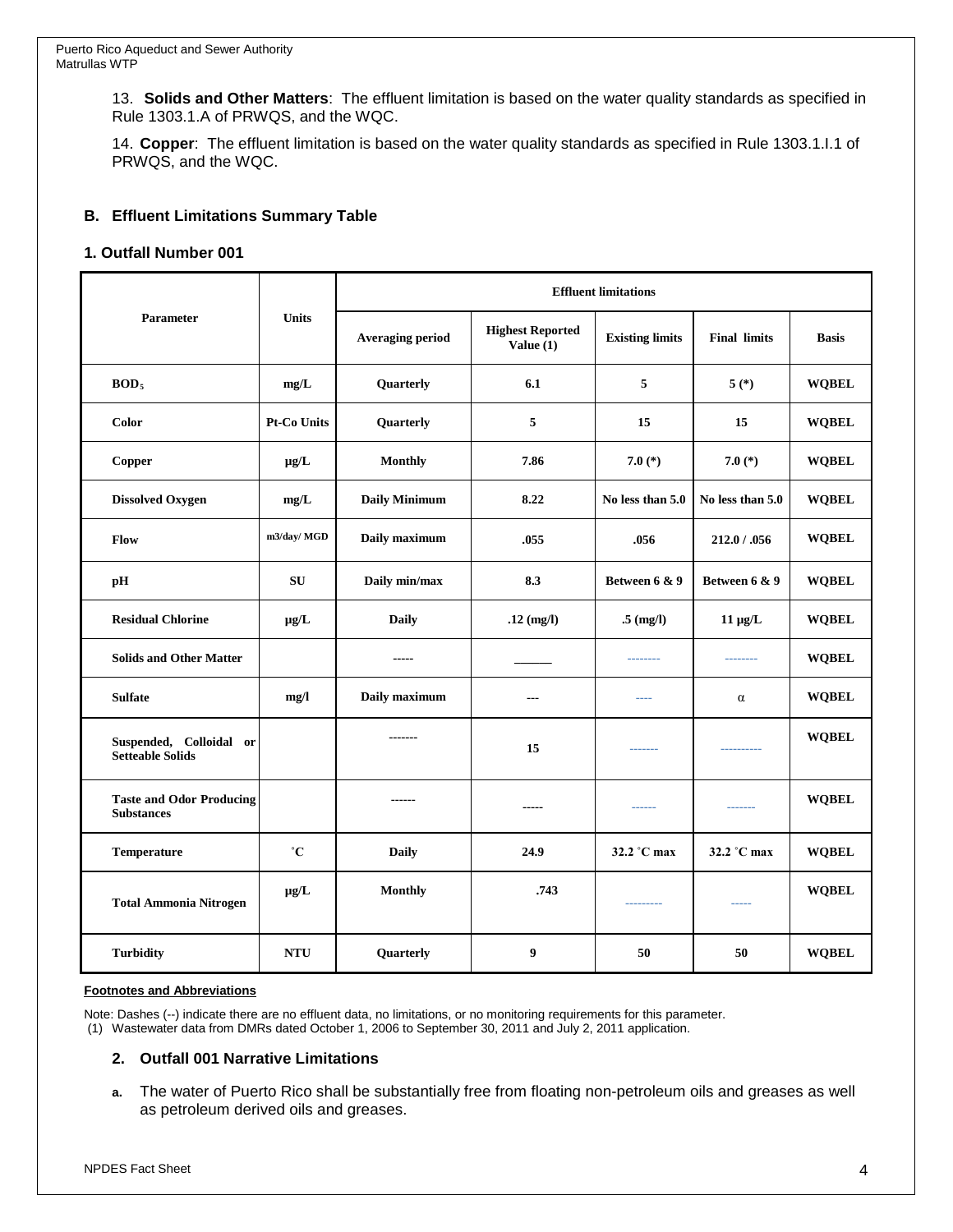- **b.** The waters of Puerto Rico shall not contain floating debris, scum or other floating materials attributable to the discharge in amounts sufficient to be unsightly or deleterious to the existing or designated uses of the water body.
- **c.** Solids from wastewaters source shall not cause deposition in or be deleterious to the existing or designated uses of the water body.
- **d.** Shall not be present in amounts that will interfere with the use for potable water supply, or will render any undesirable taste or odor to edible aquatic life.
- **e.** Except by natural causes, no heat may be added to the waters of Puerto Rico, which would cause the temperature of any site to exceed 90°F (32.2°C).

### **C. Monitoring Requirements**

NPDES regulations at 40 CFR 122.48 require that all permits specify requirements for recording and reporting monitoring results. The Part III of the Permit establishes monitoring and reporting requirements to implement federal and state requirements. The following provides the rationale for the monitoring and reporting requirements for this facility.

#### 1. **Effluent Monitoring Requirements**

Effluent monitoring frequency and sample type have been established in accordance with the requirements of 40 CFR 122.44(i) and recommendations in EPA's TSD. Consistent with 40 CFR Part 136 monitoring data for toxic metals must be expressed as total recoverable metal. Effluent monitoring and analyses shall be conducted in accordance with EPA test procedures approved under 40 CFR Part 136, Guidelines Establishing Test Procedures for the Analysis of Pollutants Under the Clean Water Act, as amended. For situations where there may be interference, refer to Solutions to Analytical Chemistry Problems with Clean Water Act Methods (EPA 821-R-07-002). A licensed chemist authorized to practice the profession in Puerto Rico shall certify all chemical analyses. All bacteriological tests shall be certified by a microbiologist or licensed medical technologist authorized to practice the profession in Puerto Rico**.**

The sampling point for Outfall 001 shall be located immediately after the primary flow measuring device of the effluent of the treatment system.

#### **D. Compliance with Federal Anti-Backsliding Requirements and Puerto Rico's Anti-Degradation Policy**

Federal regulations at 40 CFR 131.12 require that state water quality standards include an anti-degradation policy consistent with the federal policy. The discharge is consistent with the anti-degradation provision of 40 CFR 131.12, 72 Federal Register 238 (December 12, 2007, pages 70517-70526) and EQB's *Anti-Degradation Policy Implementation Procedure* in Attachment A of PRWQS. In addition, CWA sections 402(o)(2) and 303(d)(4) and federal regulations at 40 CFR 122.44(l) prohibit backsliding in NPDES permits. Further, the Region 2 Antibacksliding Policy provides guidance regarding relaxation of effluent limitations based on water quality for Puerto Rico NPDES permits. These anti-backsliding provisions require effluent limitations in a reissued permit to be as stringent as those in the previous permit with some exceptions where limitations may be relaxed.

- The effluent limitations in the permit are at least as stringent as the effluent limitations in the existing permit, with the exception of effluent limitations for **Copper**. The effluent limitations for this pollutant is less stringent that those in the existing permit. This relaxation of effluent limitations is consistent with the anti-backsliding requirements of CWA section 401(o), 40 CFR 122.44(l), EPA Region 2's Antibacksliding Policy dated August 10, 1993, and Puerto Rico's Anti-Degradation Policy Implementation Procedure established in PRWQS. CWA Sec. 402(o)(2)(B)(i) allows backsliding if information is available which was not available at the time of permit issuance and would have justified a less stringent effluent limitation at the time of permit issuance. EPA has determined that it is appropriate to relax the effluent limitation for these parameters without violating anti-backsliding provisions of the CWA, in accordance with section 402(o)(2), since one of the exceptions to the provisions has been satisfied; and section 402(o)(3) since it complies with EQB's WQS which include antidegradation requirements. The EQB WQC constitutes a determination that the limit is sufficient to assure that the water quality standards are or will be attained.
- Existing effluent limitations for **Pentachlorophenol 2-Methyl-4,6-Dinitrophenol 2,4,6- Trichlorophenol, Total Dissolved Solids, Mercury, Silver, Arsenic, Fluoride, Fecal Coliforms, Surfactants and Cadmium** have been removed based on CWA section 402(o)(2)(B)(i). CWA section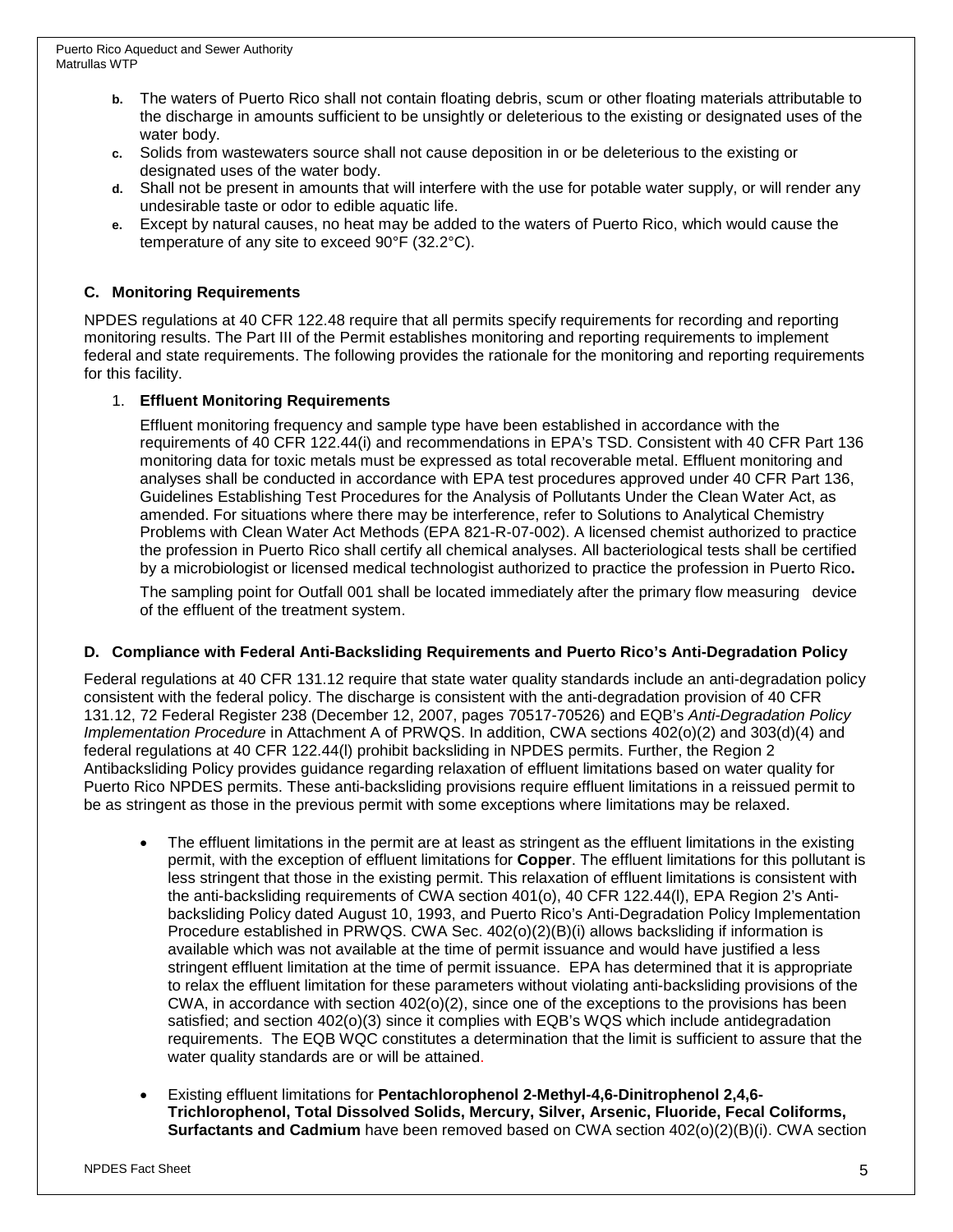402(o)(2)(B)(i) authorizes the backsliding of effluent limitations if information is available which was not available at the time of permit issuance that would have justified the application of a less stringent effluent limitation at the time of permit issuance. Based on review of effluent data since issuance of the existing permit, the modified discharge does not show a reasonable potential for the exceedance of water quality criteria for these parameters.

# **PART II. RATIONALE FOR STANDARD AND SPECIAL CONDITIONS**

### **A. Standard Conditions**

In accordance with 40 CFR 122.41, standard conditions that apply to all NPDES permits have been incorporated by reference in Part IV.A.1 of the permit and expressly in Attachment B of the permit. The Permittee must comply with all standard conditions and with those additional conditions that are applicable to specified categories of permits under 40 CFR 122.42 and specified in Part IV.A.2 of the Permit.

### **B. Special Conditions**

In accordance with 40 CFR 122.42 and other regulations cited below, special conditions have been incorporated into the permit. This section addresses the justification for special studies, additional monitoring requirements, Best Management Practices, Compliance Schedules, and/or special provisions for POTWs as needed. The special conditions for this facility are as follows:

### 1. **Special Conditions from the Water Quality Certificate**

In accordance with 40 CFR 124.55, EPA has established Special Conditions from the WQC in the permit that EQB determined were necessary to meet PRWQSR. The Special Conditions established in this section are only those conditions from the WQC that have not been established in other parts of the permit.

### 2. **Best Management Practices (BMP) Plan**

In accordance with 40 CFR 122.2 and 122.44(k), BMPs are schedules of activities, prohibitions of practices, maintenance procedures, and other management practices to prevent or reduce the pollution to waters of the United States. The Permittee is required to develop a BMP Plan in Part IV.B.3.a of the permit to control or abate the discharge of pollutants.

### **3. Compliance Schedules**

A compliance schedule has not been authorized for any pollutant or parameter in the permit on the basis of 40 CFR 122.47.

## **PART III. COMPLIANCE WITH APPLICABLE PROVISIONS OF OTHER FEDERAL LAWS OR EXECUTIVE ORDERS**

### **A. Coastal Zone Management Act – N/A**

### **B. Endangered Species Act**

Under 40 CFR 122.49(c), EPA is required pursuant to section 7 of the Endangered Species Act (ESA), 16 U.S.C. 1531 *et seq*. and its implementing regulations (50 CFR Part 402) to ensure, in consultation with the National Marine Fisheries Service (NMFS) and U.S. Fish and Wildlife Service (USFWS) that the discharge authorized by the permit is not likely to jeopardize the continued existence of any endangered or threatened species or adversely affect its critical habitat. No federally listed endangered or threatened species, or critical habitat, are in the vicinity of the discharge. Therefore, EPA has determined that the discharge is not likely to affect species or habitat listed under the ESA.

### **C. Environmental Justice**

EPA has performed an Environmental Justice (EJ) Analysis for the discharge in accordance with Executive Order 12898, *Federal Actions to Address Environmental Justice in Minority Population and Low-Income Populations*, and EPA's Plan EJ 2014. EJ is the right to a safe, healthy, productive and sustainable environment for all, where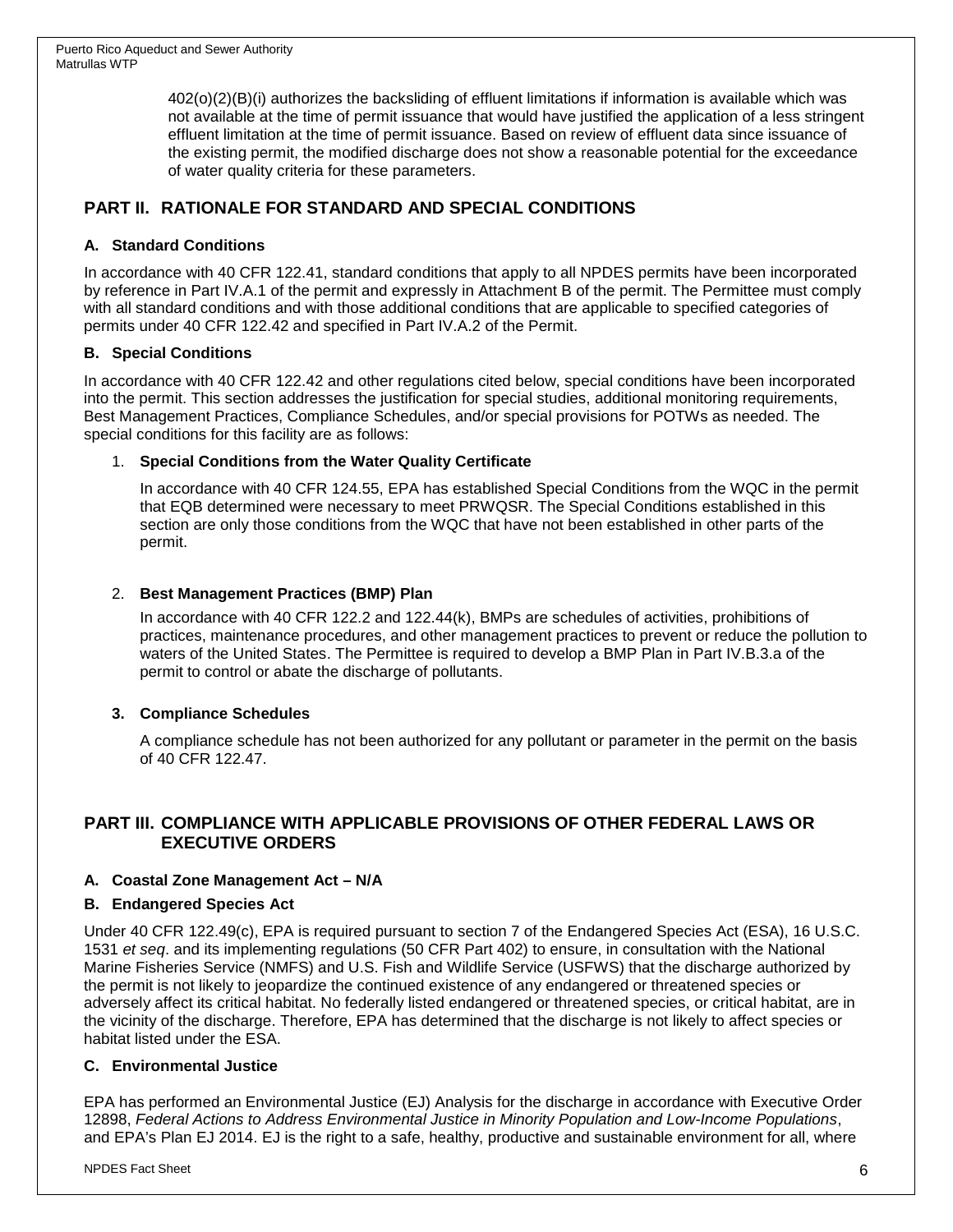"environment" is considered in its totality to include the ecological, physical, social, political, aesthetic and economic environments. In the NPDES permitting program, the public participation process provides opportunities to address EJ concerns by providing appropriate avenues for public participation, seeking out and facilitating involvement of those potentially affected, and including public notices in more than one language where appropriate. The facility is in an area characterized as a Community of Concern (COC) and therefore is subject to the EJ requirements. In the EJ Analysis, EPA determined that there is no potential for a disproportionate and/or adverse environmental burden in the COC since the conditions are similar through the Island. Nevertheless, EPA is committed to taking all necessary actions to minimize any possible and/or potential adverse effects on COC from the **Matrullas WTP.**

### **D. Coral Reef Protection – N/A**

### **E. Climate Change**

EPA has considered climate change when developing the conditions of the permit. This is in accordance with the draft *National Water Program 2012 Strategy: Response to Climate Change* that identifies ways to address climate change impacts by NPDES permitting authorities (77 Federal Register 63, April 2, 2012, 19661-19662). Climate change is expected to affect surface waters in several ways, affecting both human health and ecological endpoints. As outlined in the draft National Water Program 2012 Strategy, EPA is committed to protecting surface water, drinking water, and ground water quality, and diminishing the risks of climate change to human health and the environment, through a variety of adaptation and mitigation strategies. These strategies include encouraging communities and NPDES permitting authorities to incorporate climate change strategies into their water quality planning, encouraging green infrastructure and recommending that water quality authorities consider climate change impacts when developing water load and load allocations for new TMDLs, identifying and protecting designated uses at risk from climate change impacts. The 2010 *NPDES Permit Writers' Manual* also identifies climate change considerations for establishing low-flow conditions that account for possible climatic changes to stream flow. The conditions established in the permit are consistent with the draft National Water Program 2012 Strategy.

### **F. National Historic Preservation Act**

Under 40 CFR 122.49(b), EPA is required to assess the impact of the discharge authorized by the permit on any properties listed or eligible for listing in the National Register of Historic Places (NRHP) and mitigate any adverse effects when necessary in accordance with the National Historic Preservation Act, 16 U.S.C. 470 et seq

### **G. Magnuson-Stevens Fishery Conservation and Management Act - N/A**

# **PART IV. PUBLIC PARTICIPATION**

The procedures for reaching a final decision on the draft permit are set forth in 40 CFR Part 124 and are described in the public notice for the draft permit, which is published in *El Vocero newspaper.* Included in the public notice are requirements for the submission of comments by a specified date, procedures for requesting a hearing and the nature of the hearing, and other procedures for participation in the final agency decision. EPA will consider and respond in writing to all significant comments received during the public comment period in reaching a final decision on the draft permit. Requests for information or questions regarding the draft permit should be directed to

Normando Colón EPA Region 2, Caribbean Environmental Protection Division Permit Writer Phone: 787-977-5870 Permit Writer Email: colon.normando@epa.gov

A copy of the draft permit is also available on EPA's website at www.epa.gov/region02/water/permits.html.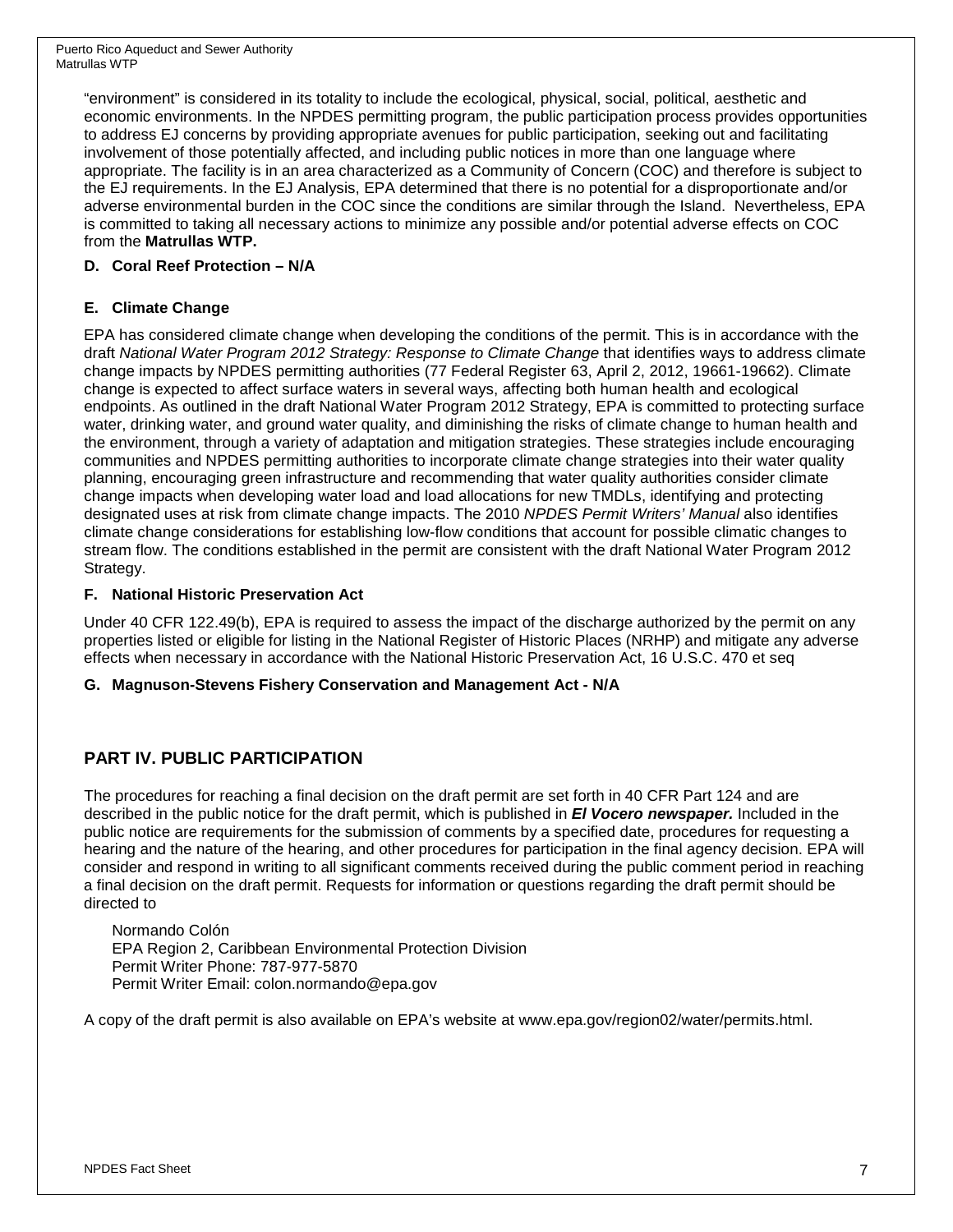Puerto Rico Aqueduct and Sewer Authority NPDES NO. PR0026808 Matrullas WTP>

### **ATTACHMENT A — FACILITY MAP AND FLOW SCHEMATIC**

The facility map and flow schematic are attached as provided by the discharger in the application.